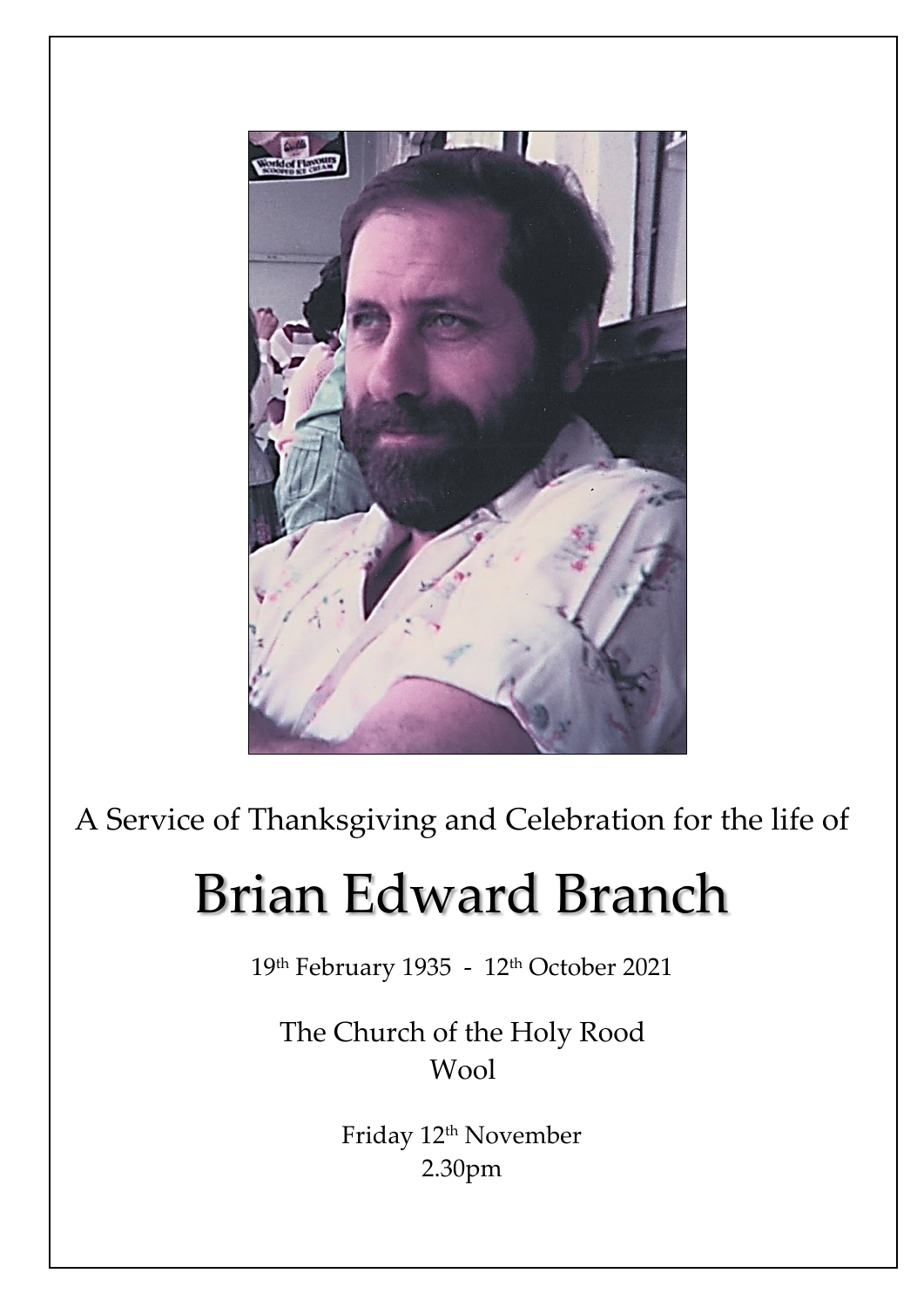# *ORDER OF SERVICE*

# **Entrance Music**

Ave Verum Corpus *Mozart*

# **Welcome**

Mrs Jenny Hunt LLM

# **Opening Prayers**

Heavenly Father, in your Son Jesus Christ you have given us a true faith and a sure hope. Strengthen this faith and hope in us all our days, that we may live as those who believe in the communion of saints, the forgiveness of sins, and the resurrection to eternal life; through your Son Christ, our Lord. **Amen**

#### **Hymn**

How deep the Father's love for us, How vast beyond all measure, That He should give His only Son To make a wretch His treasure. How great the pain of searing loss – The Father turns His face away, As wounds which mar the Chosen One Bring many sons to glory.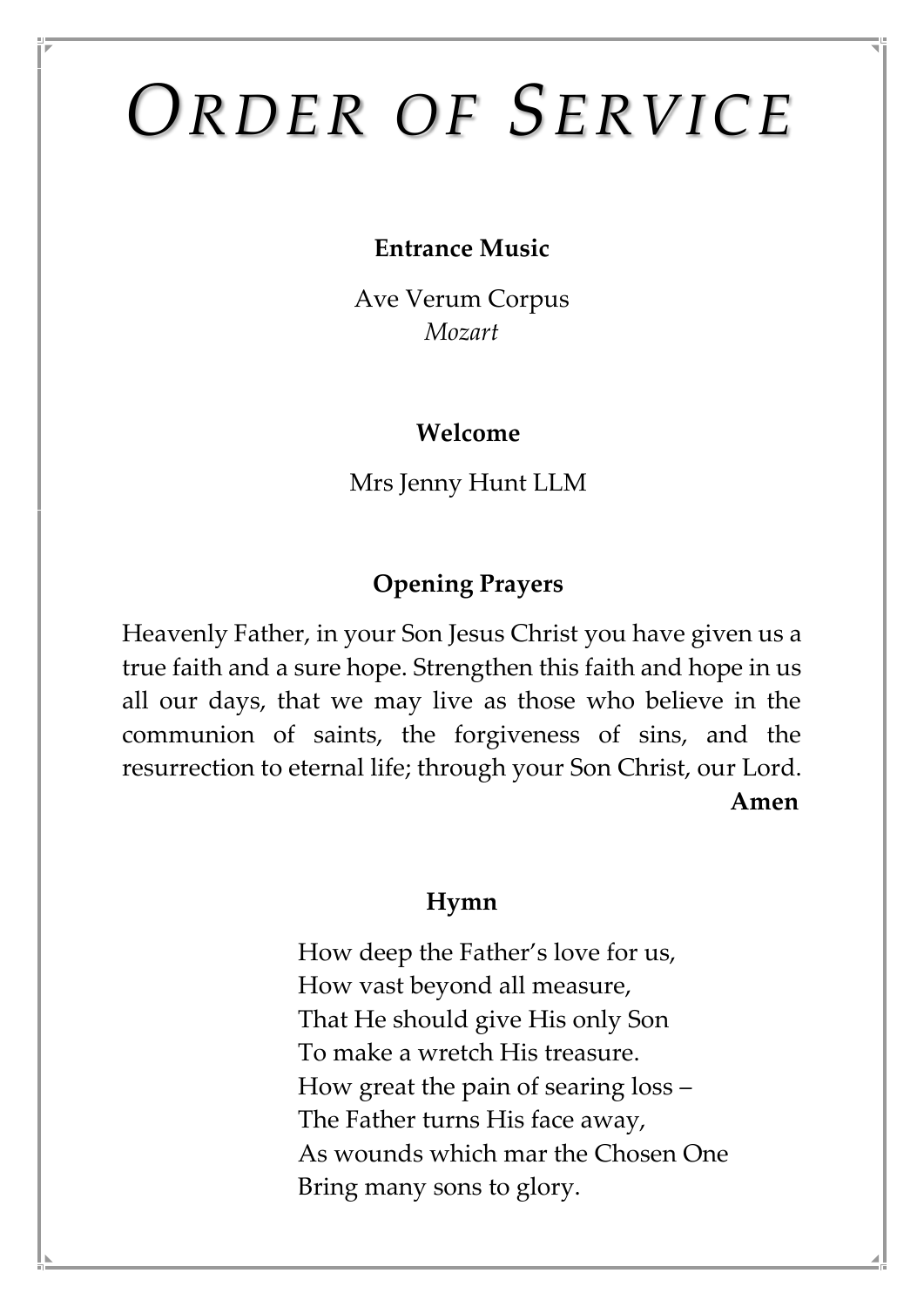Behold the man upon a cross, My sin upon His shoulders; Ashamed, I hear my mocking voice Call out among the scoffers. It was my sin that held Him there Until it was accomplished; His dying breath has brought me life – I know that it is finished.

I will not boast in anything, No gifts, no power, no wisdom; But I will boast in Jesus Christ, His death and resurrection. Why should I gain from His reward? I cannot give an answer; But this I know with all my heart – His wounds have paid my ransom.

# **Bible Reading**

Ecclesiastes 3, verses 1 – 11

# **Eulogy**

# **Prayer**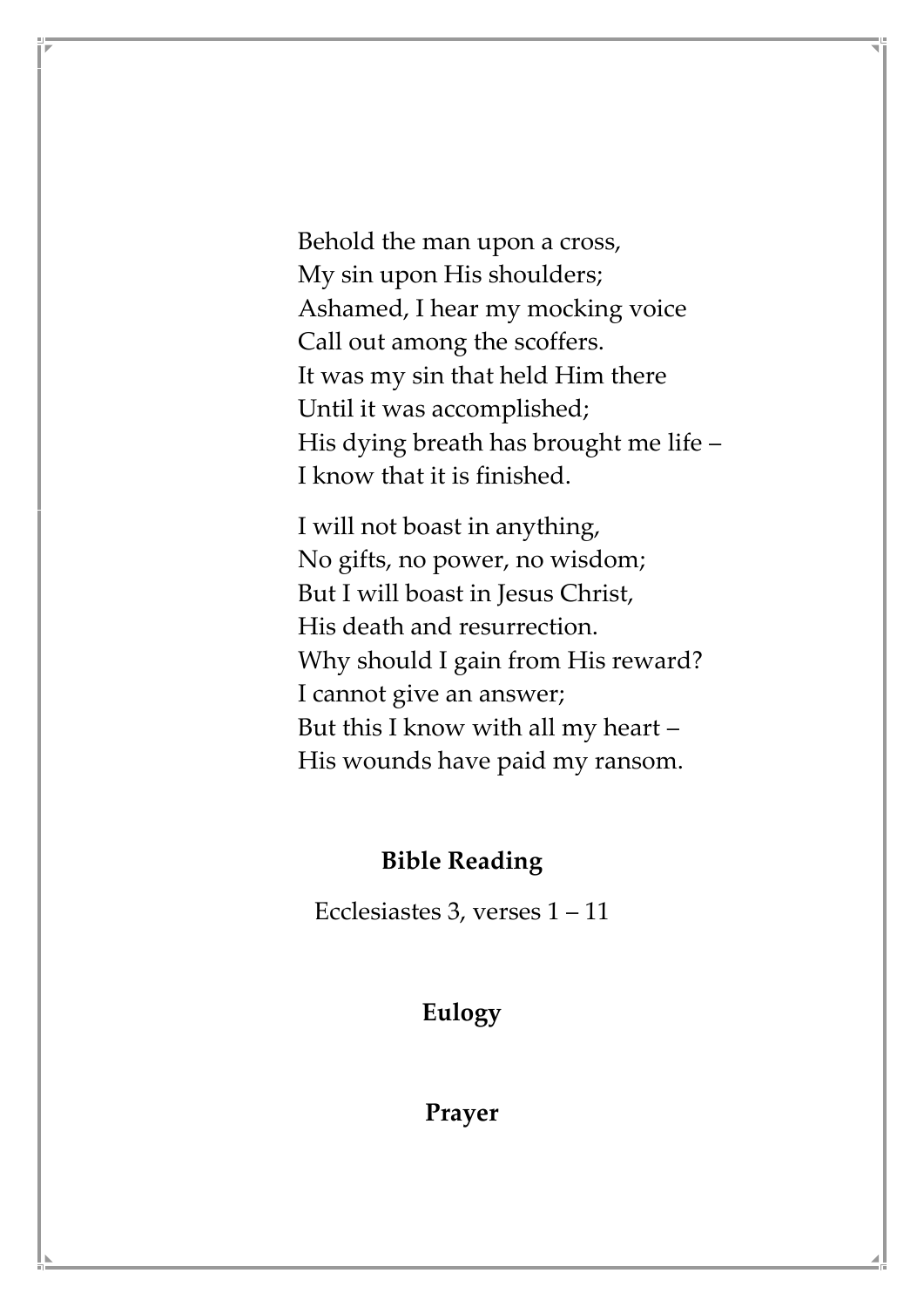# **The Address**

# **Reflection Music**

God so loved the World *from Stainers Crucifixion*

#### **Hymn**

As the deer pants for the water, So my soul longs after you. You alone are my heart's desire, And I long to worship you.

*You alone are my strength, my shield, To You alone may my spirit yield. You alone are my heart's desire, And I long to worship You*.

I want You more than gold or silver, Only You can satisfy. You alone are the real joy giver, And the apple of my eye.

You're my friend and You are my brother Even though You are a King I love You more than any other So much more than anything

As the deer pants for the water, So my soul longs after you. You alone are my heart's desire, And I long to worship you.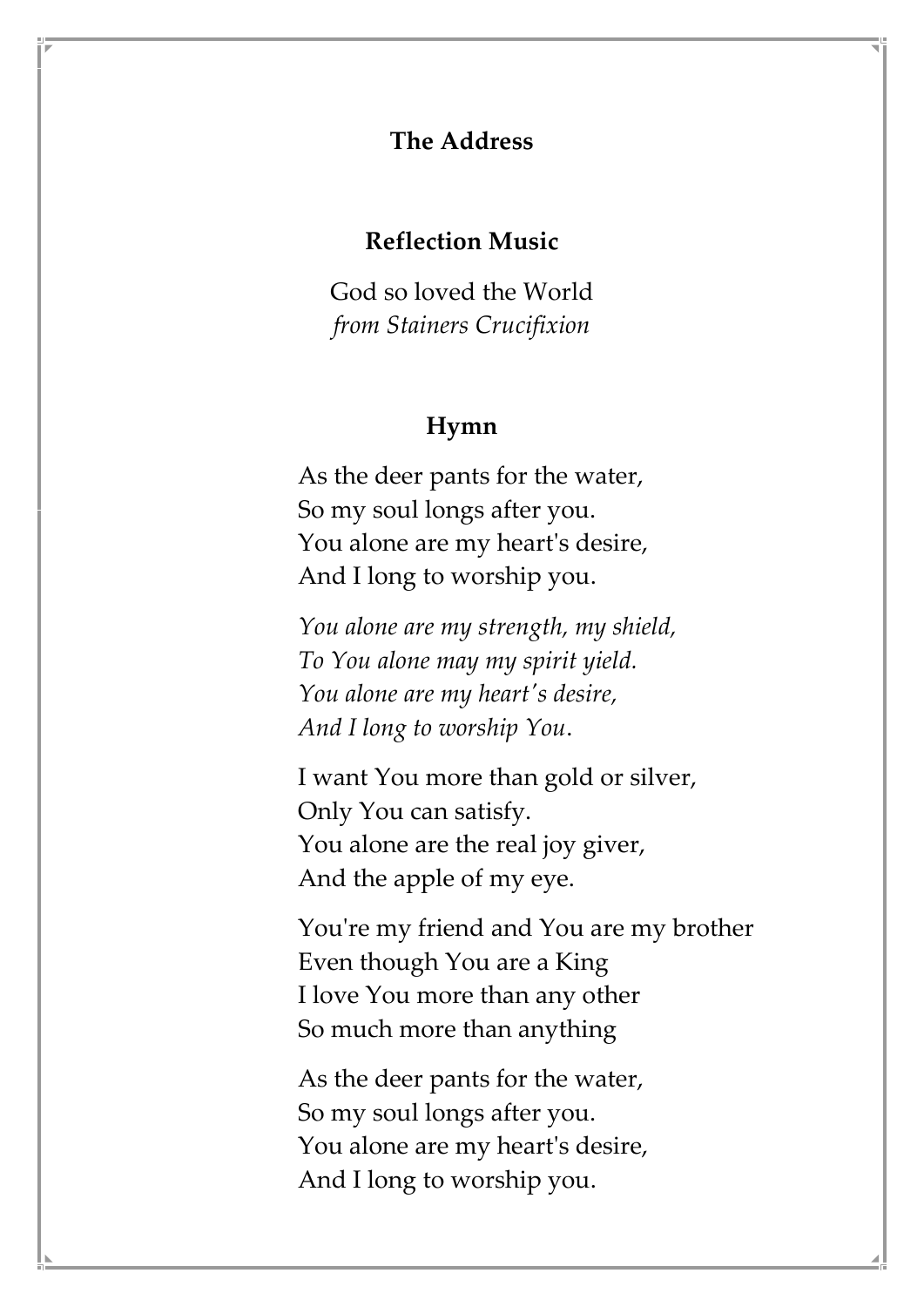# **Prayers**

### **The Lord's Prayer**

Our Father, who art in heaven, hallowed be thy name; thy kingdom come; thy will be done; on earth as it is in heaven. Give us this day our daily bread. And forgive us our trespasses, as we forgive those who trespass against us. And lead us not into temptation; but deliver us from evil. For thine is the kingdom, the power and the glory, for ever and ever.

Amen.

### **Hymn**

*Bless the Lord, O my soul, O my soul Worship His holy name Sing like never before, O my soul I'll worship Your holy name*

The sun comes up, it's a new day dawning It's time to sing Your song again Whatever may pass and whatever lies before me Let me be singing when the evening comes.

You're rich in love and You're slow to anger Your name is great and Your heart is kind For all Your goodness, I will keep on singing Ten thousand reasons for my heart to find.

And on that day when my strength is failing The end draws near and my time has come Still my soul will sing Your praise unending Ten thousand years and then forevermore.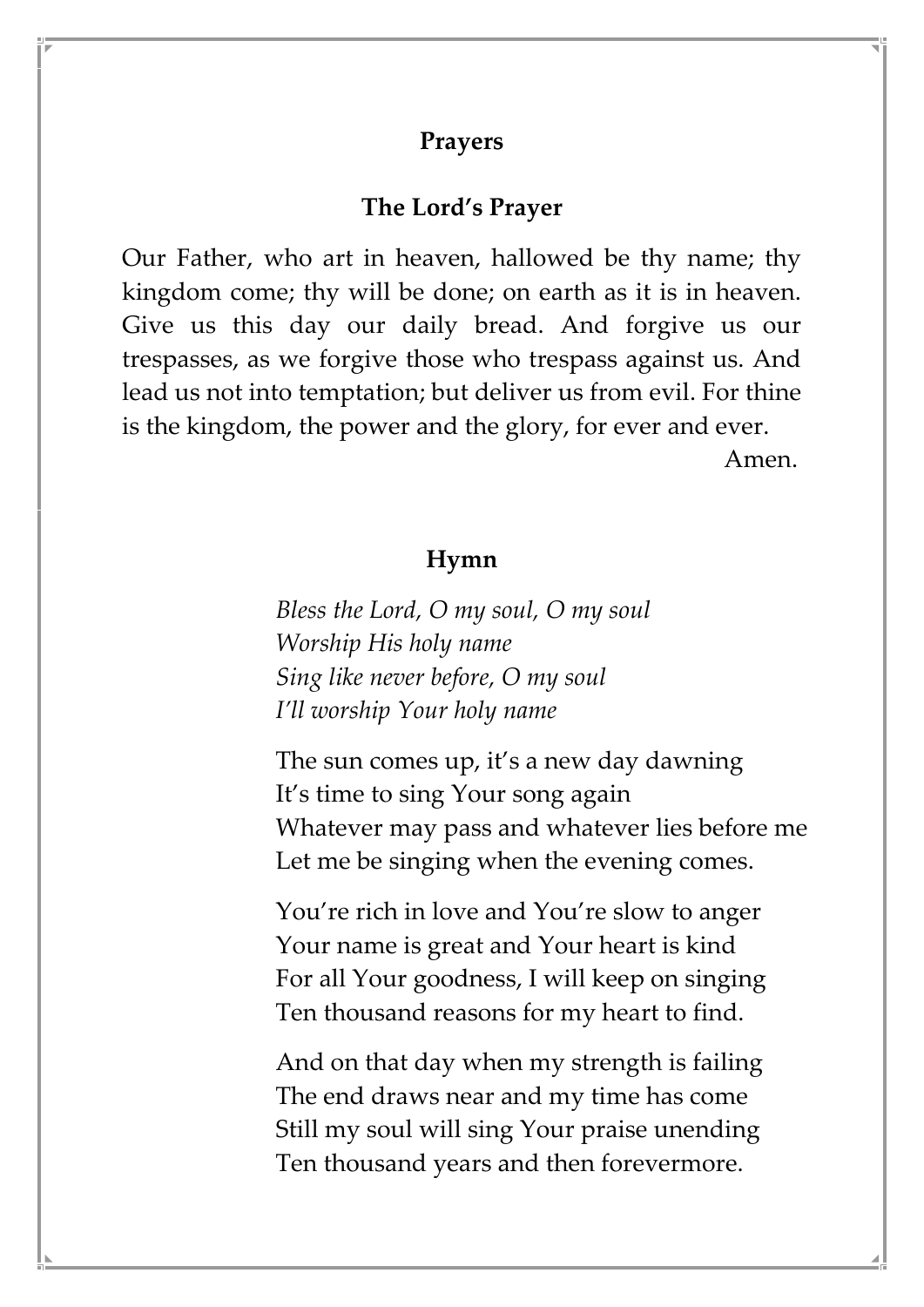**Commendation**

**Closing Prayers**

**Exit Music**

Thine Be The Glory

*The service will be followed by a private cremation.*



Brian's family wish to thank you for all your kind messages of sympathy and support and for attending this Service here today to celebrate his life.

There will be a Retiring Collection in memory of Brian for The British Heart Foundation and Dementia UK. Donations may be sent to Albert Marsh Funeral Directors, St Michaels Road, Wareham, Dorset, BH20 4QU.

Or made online at: www.funeraldirector.co.uk/brian-branch

You are all warmly invited to The Orangery Suite, Merley House Lane, Wimborne, BH21 3AA for refreshment from 4pm.

CCLI 501003